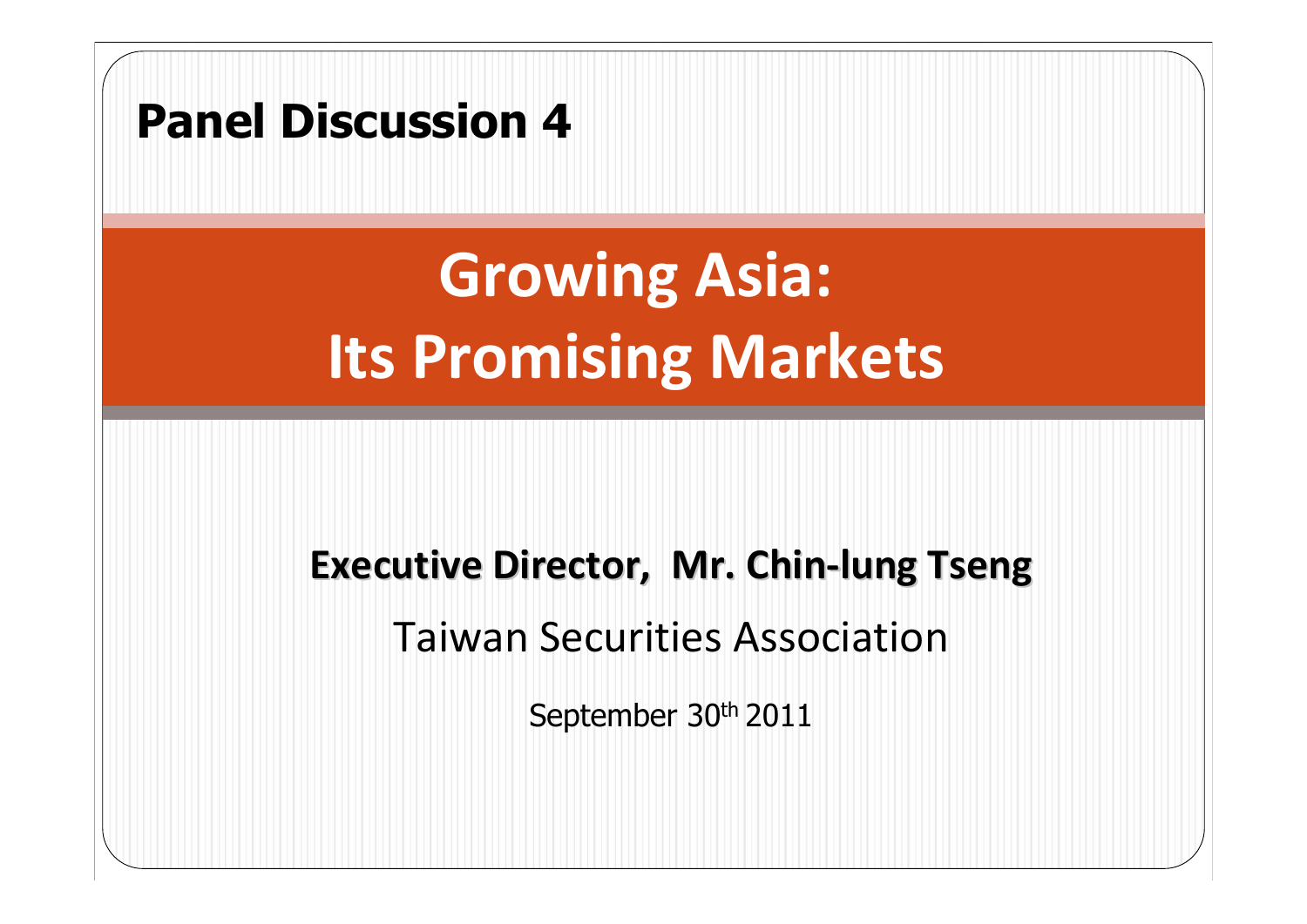# **2010 Global IPOs by Domicile Countri e**

Unit: (US\$m)



Source: Global IPO Trades 2011, p4, Ernst & Young Limited.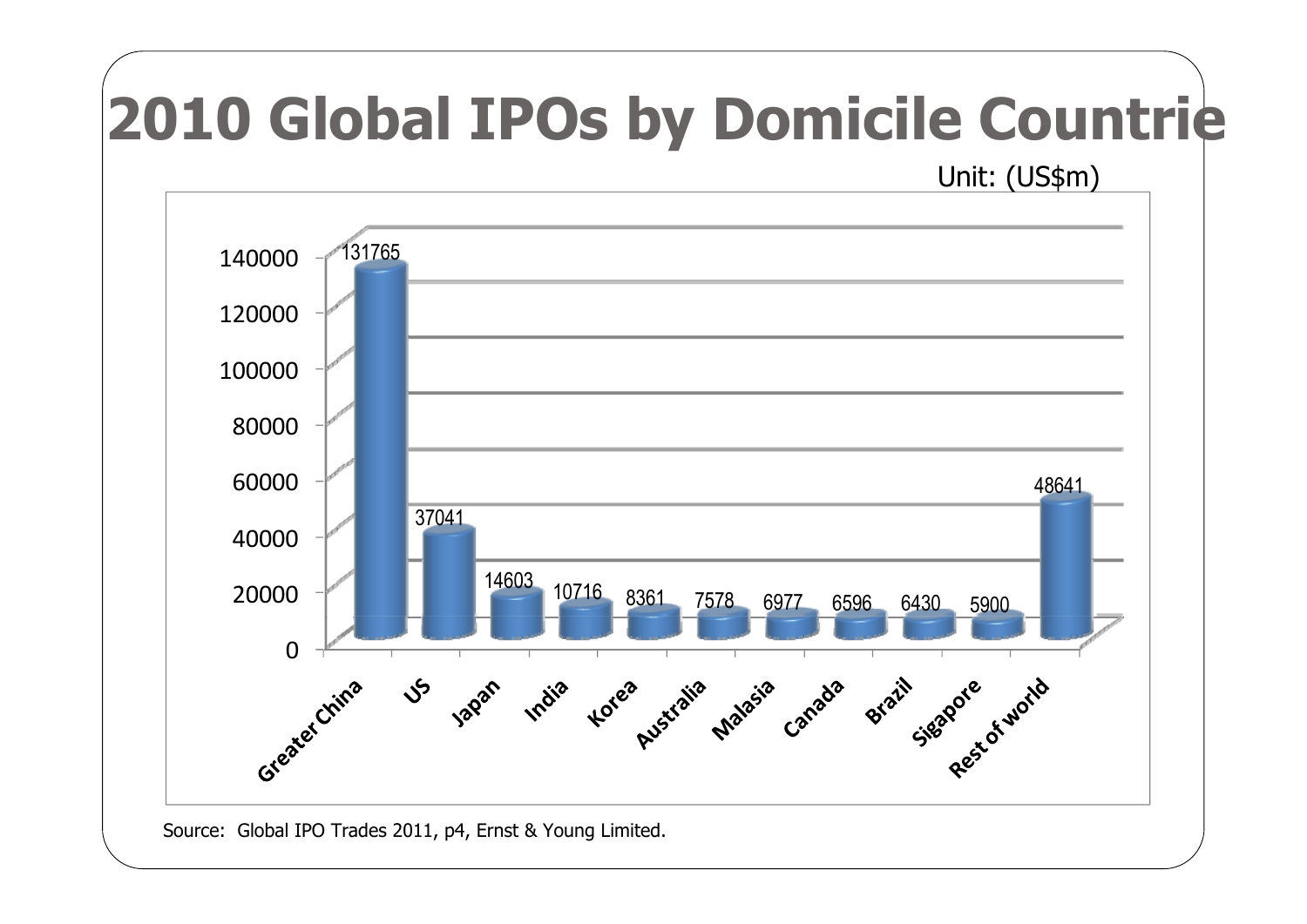### **Taiwan Advantages in Crossstrait Cooperation**

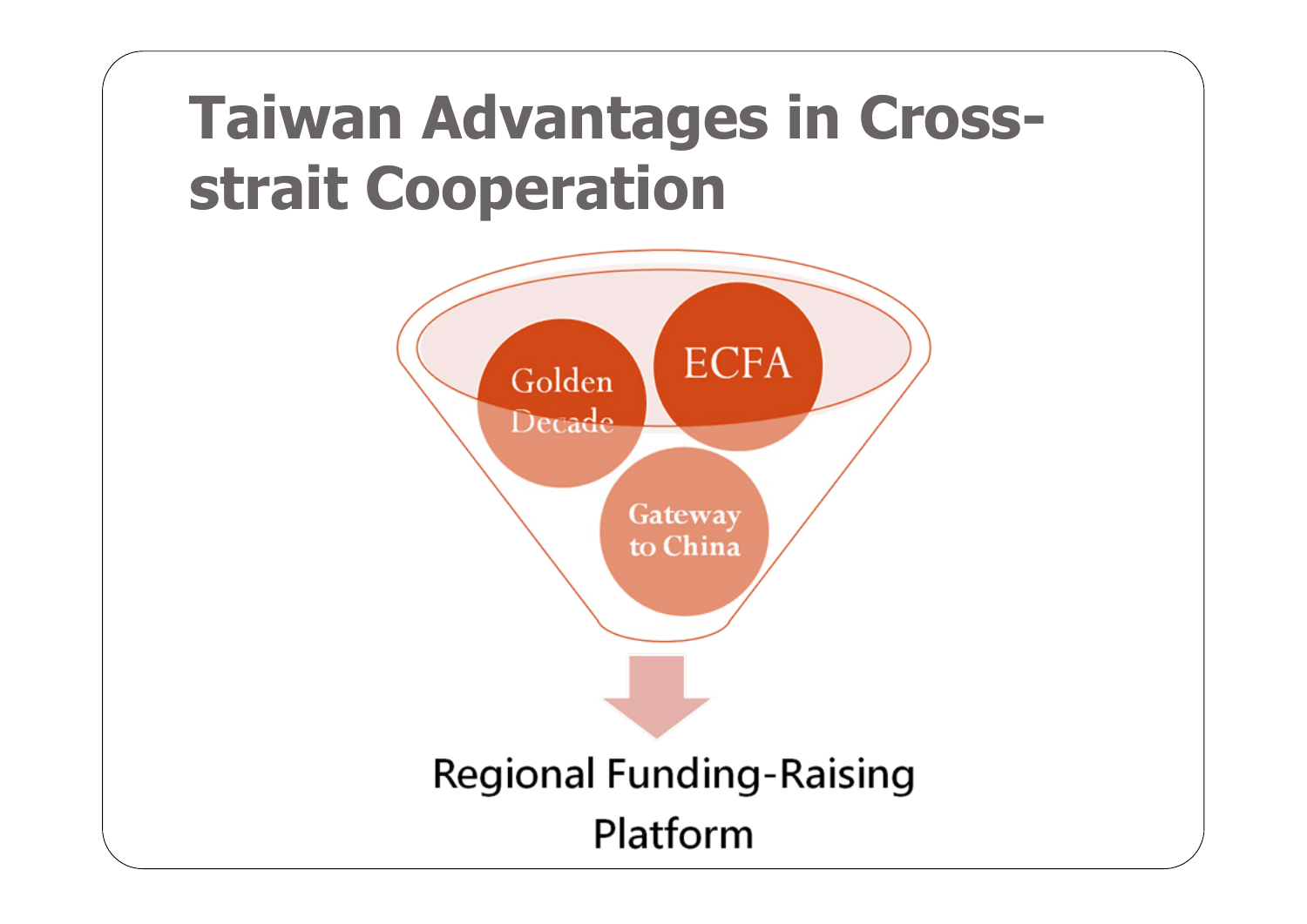#### **Advantages of Taiwan Capital Market**

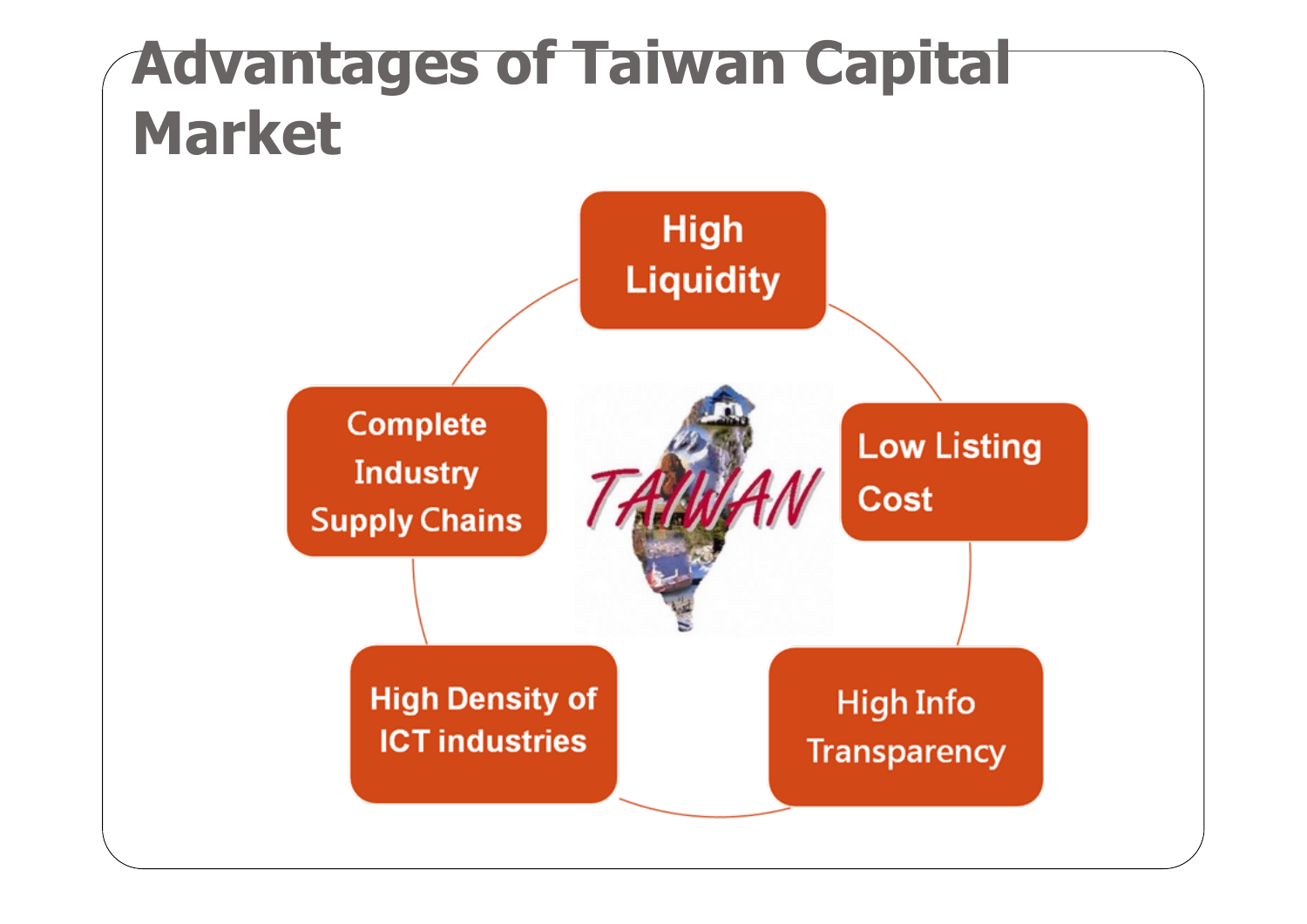### **Top Exchanges by Number of Listed Foreign Companies**

|                                  | 2008                               |                |                                                                                             | 2009            |             |                                        | 2010                        |                                                          |              |
|----------------------------------|------------------------------------|----------------|---------------------------------------------------------------------------------------------|-----------------|-------------|----------------------------------------|-----------------------------|----------------------------------------------------------|--------------|
| <b>Exchange</b>                  | No. of<br>total<br><b>Listings</b> | No. of<br>S    | $\%$ of<br>foreign foreign<br><b>Listing Listings Listings Listing Listings</b><br>in Total | No. of<br>total | No. of<br>S | $\%$ of<br>foreign foreign<br>in Total | No. of<br>total<br>Listings | No. of<br>foreign foreign<br><b>Listing Listing</b><br>S | $\%$ of<br>S |
| <b>NYSE</b>                      | 3,011                              | 415            | 13.78                                                                                       | 2,327           | 495         | 21.27                                  | 2.317                       | 513                                                      | 22.14        |
| <b>London SE</b><br><b>Group</b> | 3,096                              | 681            | 22                                                                                          | 3,088           | 618         | 20.21                                  | 2,966                       | 604                                                      | 20.36        |
| <b>Tokyo</b>                     | 2,390                              | 16             | 0.67                                                                                        | 2,335           | 15          | 0.64                                   | 2.292                       | 12                                                       | 0.52         |
| <b>Hong</b><br>Kong*             | 1,261                              | 10             | 0.79                                                                                        | 1,319           | 11 (Noted2) | 0.83                                   | 1,413                       | 17<br>(Note 2)                                           | 1.2          |
| <b>Singapore</b>                 | 767                                | 312            | 40.68                                                                                       | 773             | 314         | 40.62                                  | 778                         | 317                                                      | 40.75        |
| <b>Korea</b>                     | 1,793                              | $\overline{4}$ | 0.22                                                                                        | 1,788           | 10          | 0.56                                   | 1,798                       | 17                                                       | 0.95         |
| <b>Taiwan</b>                    | 722                                | 4              | 0.55                                                                                        | 755             | 14          | 1.85                                   | 784                         | 32                                                       | 4.08         |

Source: WFE(http://www.world-exchanges.org)

Note: 1. Foreign listings include original shares and DR listings in foreign exchanges.

2. In the HK Stock Exchange in 2009, listed companies who are not registered with Mainland China and Hong Kong are 961, account for 72.86%, but according to WFE data, it is only 11 foreign listings.